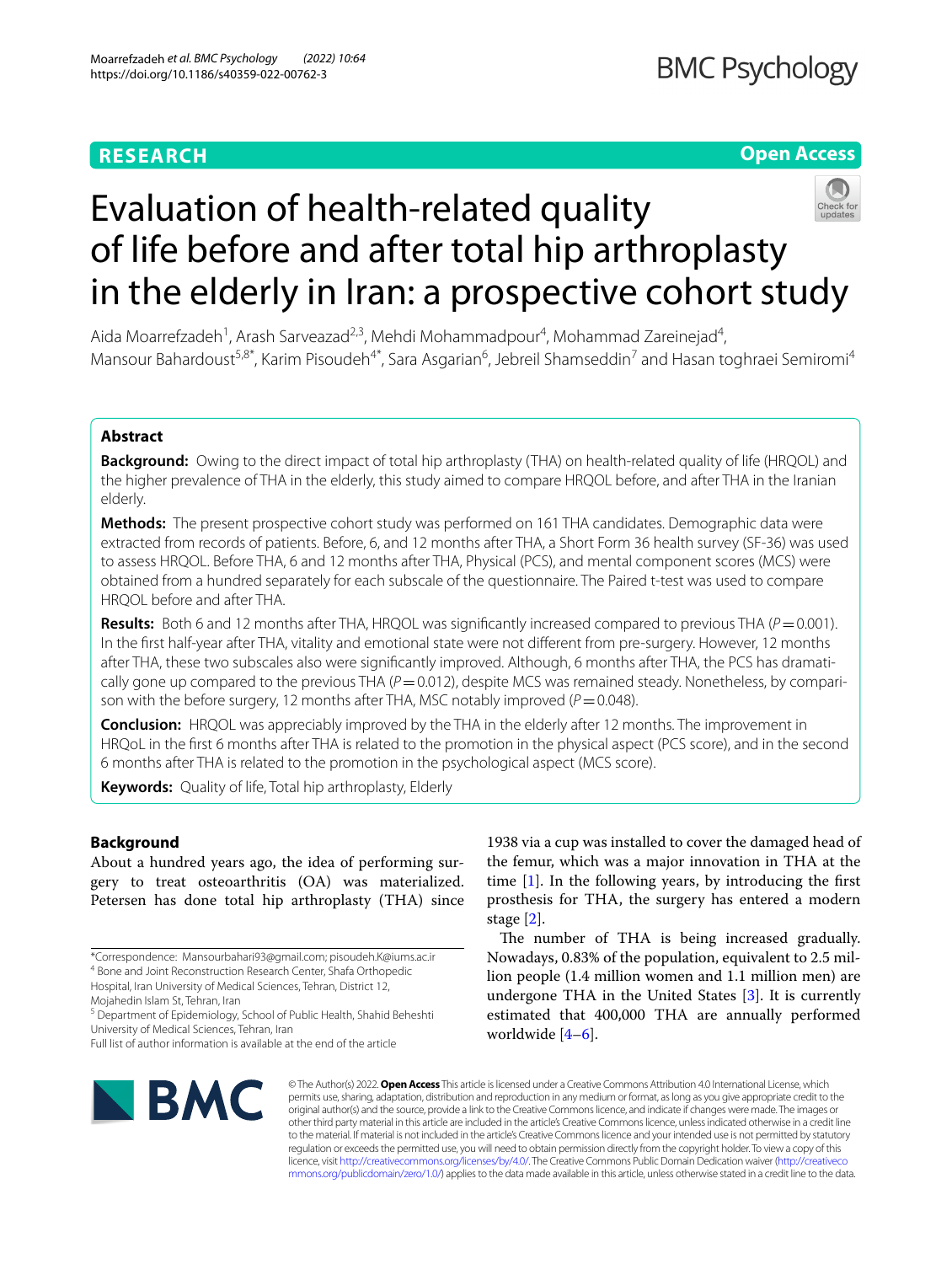Such a noticeable growth in demand for THA showed that the positive efect on this surgery and surely, the Health-Related Quality Of Life (HRQOL) of patients. Although several studies around the world have assessed the efect of THA on HRQOL in OA patients worldwide  $[7-13]$  $[7-13]$ . The 36-item Short-Form(SF-36) Health Survey was the most popular of the questionnaires used to evaluate HRQOL, according to a systematic analysis by Pequeno et al. in 2020. [[14\]](#page-6-7). This questionnaire examined eight aspects of HRQOL which included (1) physical and (2) social function, (3) physical and (4) emotional state, (5) mental health, (6) vitality/energy, (7) pain, and (8) perception of general health [[15\]](#page-6-8).

In addition to the positive efects, this surgery in terms of the postoperative complications can have adverse efects on HRQoL [[16,](#page-6-9) [17\]](#page-6-10). Most studies on THA in Iran have examined the physical hip performance (by the Harris Hip Score) and pain (by the visual analog scale) after THA  $[18–20]$  $[18–20]$  $[18–20]$  $[18–20]$ . Among the few studies which have studied HRQOL, satisfactory results have reported after THA, we can mention the study of Sanei et al., in 2016. HRQOL was compared before and after THA. The results of the study have expressed that THA has considerably improved HRQOL in the patients with regard to developmental dysplasia of the hip. The middle-aged population (31 to 56 years, mean= $43.89$ ) of the patients were studied [[21\]](#page-6-13). Another Iranian study in this feld was conducted in 2015 by Shahcheraghi et al. This retrospective study has examined the middle-aged population (22 to 75 years, mean =  $48.83$ ). The results of this study have showed the noticeable improvement in HRQOL after THA [\[22](#page-6-14)].

From the studies conducted in Iran, it can be seen that although THA is mainly performed in the elderly, but HRQoL related to THA in the middle-aged population was studied. The majority of population undergoing THA surgery are elderly, because the prevalence of this surgery increases dramatically with age. Kremers et al. showed that the proportions of THA in the United States were 0.58 percent in the 50 years old, 1.49 percent in the 60 years old, 3.25 percent in the 70 years old, 5.26 percent in the 80 years old, and 5.87 percent in the 90 years old since 2010 in the United States [[3](#page-6-2)]. Considering few studies have compared HRQoL before and after THA in the elderly and such a study has not been performed in the Iranian population, this study aims to assess the indicators related to HRQoL before and after THA in the Iranian elderly.

## **Methods**

#### **Study setting and participants**

Between September 2014 and September 2017, the current prospective cohort research was conducted on 161 THA candidate patients who had fractures and irreparable hip joint injury, according to the standard guideline Strengthening the Reporting of Observational Studies in Epidemiology (STROBE).Patients were identifed bicentrally from two high-volume arthroplasty hospitals in association with Iran University of Medical Sciences (IUMS), Tehran, Iran, by three orthopedic surgeons, and after applying the inclusion and exclusion criteria, they were admitted to the study consecutively. Under optimal conditions for this study, by evaluating the efect size of 0.31 in accord with the study of Bahardost et al. [[10\]](#page-6-15) by G Power software Version 3.1 estimated 65 people for the study. Sampling of the patients was performed by the availability sampling method. Regarding these two centers are specialized hip surgeries in Iran and patients are referred to these centers from almost all of Iran, nevertheless, this sample could be representative of the elderly population of Iran.

#### **Eligibility criteria**

Inclusion criteria included age greater than 60 years, THA surgery was due to the femoral head fracture and OA lesions, flling out a personal consent form, and availability for postoperative follow-up. Exclusion criteria included conducting THA surgery due to accidents (since there was no disease in the hip joint before to the accident in these patients As a consequence, prior to THA, their HRQOL was unafected), as were those with signifcant psychiatric illnesses (because in these patients before and after THA, HRQOL were afected by psychological reasons, not just because of THA).Patients with follow-ups were less than 6 months, and those who died during the study were excluded as well (because in these patients, the follow-up period was not completed, and data collection remained incomplete).

### **Variables**

Clinical and demographic data of patients included age, sex, body mass index (BMI), level of education, smoking, and co morbidities. Furthermore, main variables in the present study included physical (PCS) and mental component scores (MC).

#### **Data collection**

Clinical and demographic data were extracted and recorded from patients' records. Before THA, 6 and 12 months after THA, the patient flled out a face-toface quality of life assessment questionnaire. SF-36 was applied to assess HRQoL in this study (Additional file  $1$ ) [ $23$ ]. The validity and reliability of this questionnaire (SF-36) in Iran were confrmed by Montazeri et al. in 2005 [[24\]](#page-7-0). Scores were acquired from a hundred separately for each subscale of the questionnaire. A lower score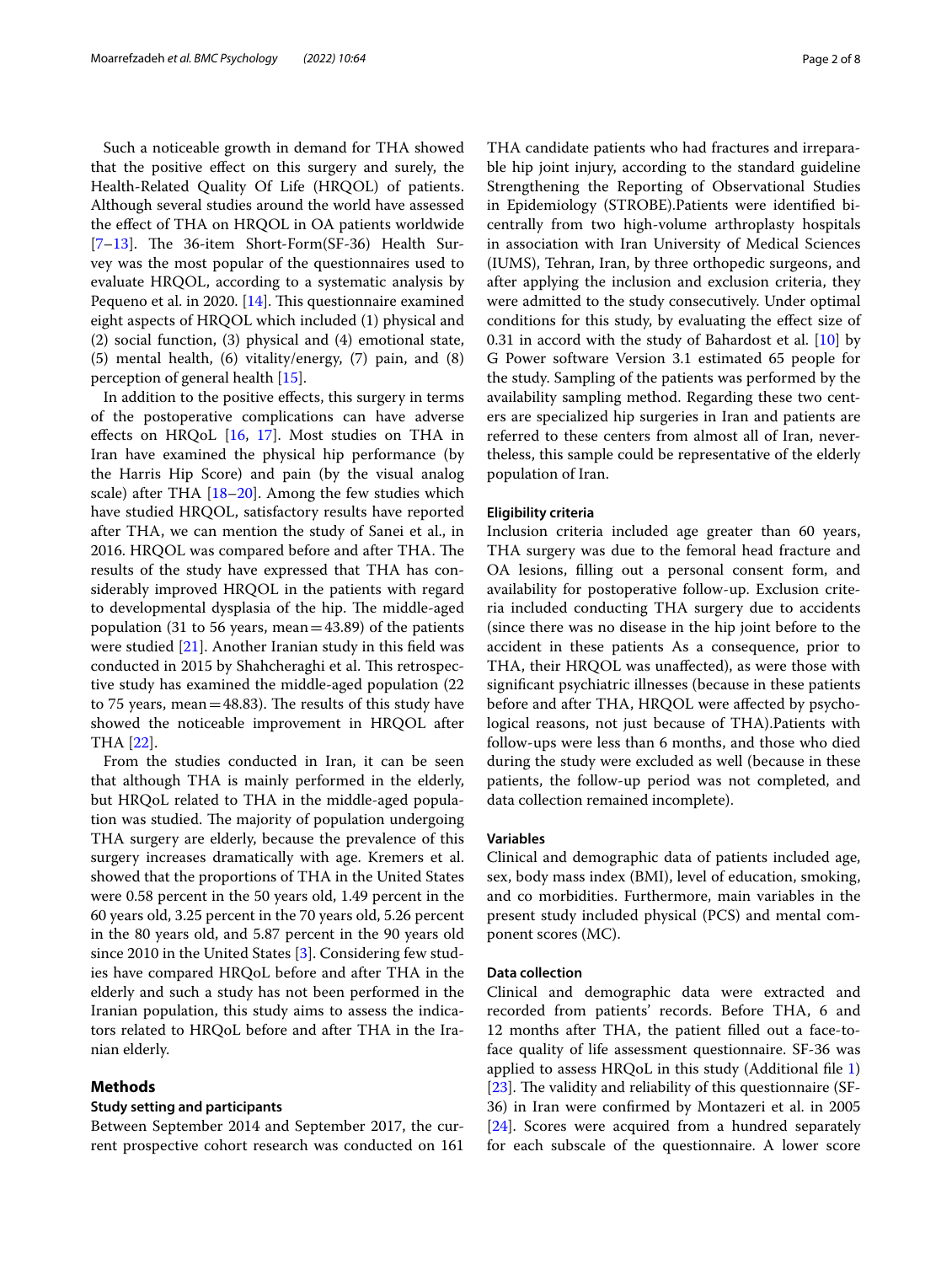demonstrated a worse situation in which in each of these subscales. Before THA, both 6 and 12 months after THA, PCS and MCS were calculated and recorded out of 100. PCS and MCS defned two aspects (physical and mental) of HRQOL [\[25](#page-7-1)].

## **Statistical analysis**

All patient data were analyzed by SPSS software version 22. The mean  $\pm$  SD was used to report quantitative variables. Frequency (%) was used to report qualitative variables. The normality of the distribution of variables was determined via the Kolmogorov–Smirnov test. Considering the dependence of study groups, assuming the distribution of variables was normal, Health-related indicators and the average score of HRQoL were drawn an analogy before, and after surgery, nonetheless, Paired t-test was used. If the distribution of variables was not normal the Wilcoxon test was applied to compare with variables both before and after surgery. A Repeated Measure test was used to compare HRQoL three times (0, 6 and 12 months after surgery) P-value less than 0.05 was considered as a signifcant level of statistical tests.

## **Results**

Among 187 patients who have met the eligibility criteria and undergone THA surgery, 26 patients were excluded from the study. Nine patients had been done THA due to injuries caused by accidents. Six patients were excluded from the study in terms of the psychological disorders. Four patients did not fll in the consent form. Seven patients did not complete the follow-up period. Finally, 161 over 60 years old patients have completed the study, and their data are evaluated (Fig. [1](#page-2-0)).

## **Demographic data**

The overall mean age of patients was  $69.1 \pm 8.5$  years (60 to 84 years). Most patients were female  $(73.9\%)$ . The mean BMI in the patients was  $24.88 \pm 4.2$ . 100 patients had upper diploma education. 119 patients (73.9%) did not smoke. At last, 107 of patients (66.5%) had more than two underlying diseases at the same time. The distribution of demographic variables is reported in Table [1.](#page-2-1)

## **Comparison of results before THA and 6 months after THA**

Six months after THA, except for the emotional role and vitality subscales, the other subscales were signifcantly higher than before THA  $(P<0.05)$ . The mean PCS

<span id="page-2-1"></span>**Table 1** Demographic characteristics and number of comorbidities

| Variable                  | $(n=161)$       |
|---------------------------|-----------------|
| Age (year)                | $69.1 \pm 8.55$ |
| Gender                    |                 |
| Female                    | 119 (73.9)      |
| Male                      | 42(26.1)        |
| <b>Educational status</b> |                 |
| Illiterate                | 17 (10.6)       |
| Under diploma             | 44 (27.3)       |
| Upper diploma             | 100(62.1)       |
| <b>Smoking history</b>    |                 |
| Positive                  | 42 (26.1)       |
| Negative                  | 119 (73.9)      |
| BMI ( $kg/m2$ )           | $24.88 \pm 4.2$ |
| Number of comorbidities   |                 |
| $\lt 2$                   | 54 (33.5)       |
| $\geq$ 2                  | 107(66.5)       |

BMI body mass index

<span id="page-2-0"></span>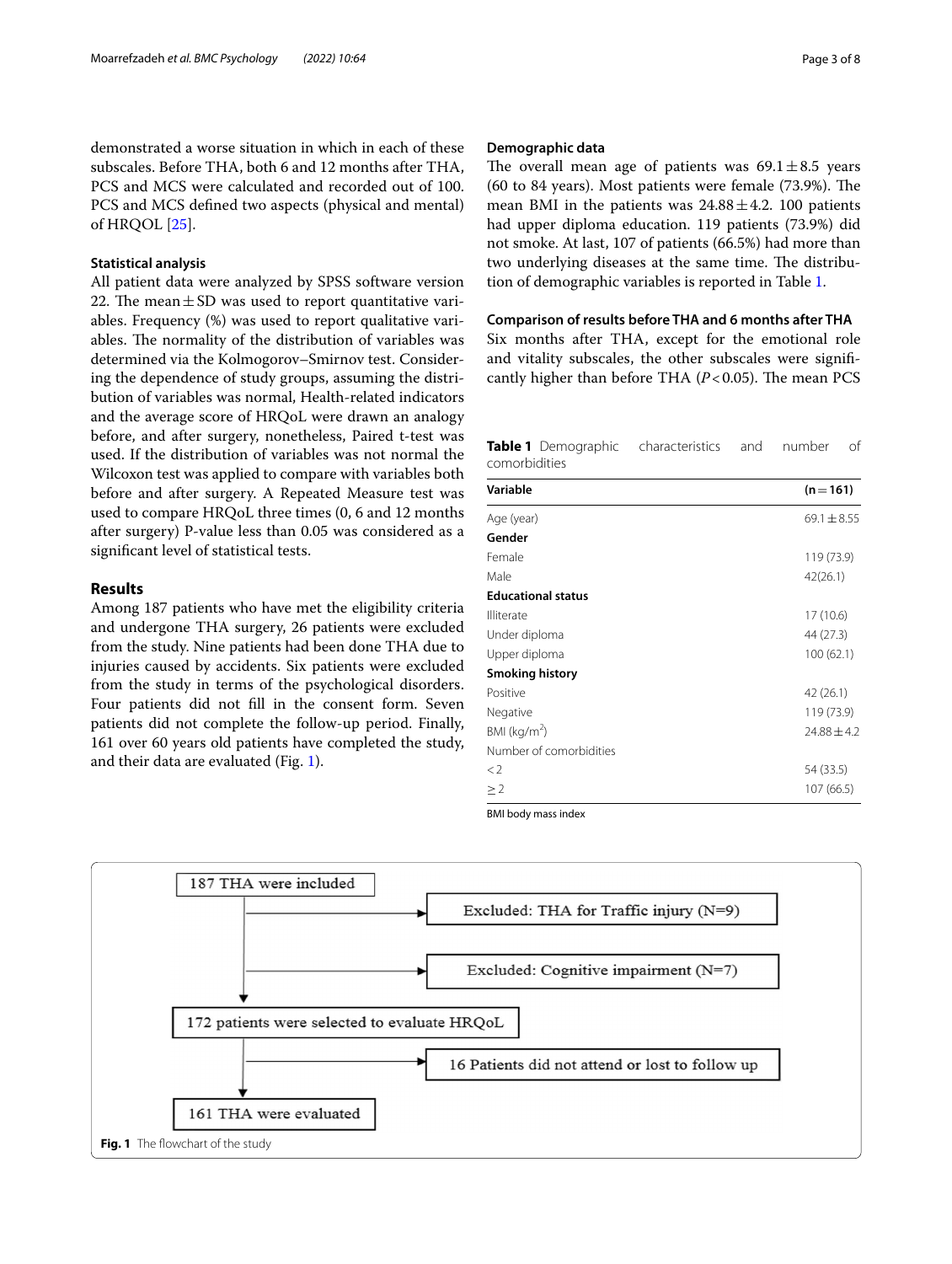score 6 months after THA was considerably higher than before surgery  $[(24.1 \pm 11.2 \text{ vs } 10.6 \pm 9.8)]$ ; (effect size: 0.97 and  $P=0.023$ ]. There was no remarkable difference between the mean MCS scale before and 6 months after THA  $[(32.1 \pm 18.4 \text{vs. } 37.16 \pm 21.5);$  (effect size: 0.16 and *P*=0.067)] (Table [2\)](#page-3-0).

**Comparison of results before THA and 12 months after THA** Twelve months after THA, the mean score in all SF-36 subscales were signifcantly higher than before surgery  $(P<0.05)$ . The mean PCS score was notably higher 12 months after THA than before THA  $[(41.2 \pm 11.5 \text{ vs.})]$ 10.6 $\pm$ 9.90); (effect size: 1.89 and *P* = 0.012)]. However, 12 months after THA, the mean MCS score was noticeably higher than before THA.  $[(55.6 \pm 22.3 \text{ vs } 32.1 \pm 18.4);$ (efect size: 0.86 and *P*=0.048)] (Table [3](#page-3-1)).

## **Comparison of results 6 and 12 months after THA**

The mean score for the emotional role subscale was substantially higher 12 months after THA surgery than 6 months after surgery (effect size: 0.82 and  $P = 0.031$ ), according to subscale comparison fndings. Moreover, the mean score for the vitality subscale 12 months after THA surgery improved signifcantly compared to 6 months after surgery (effect size: 0.73 and  $P = 0.048$ ). In contrast, no appreciable diference was observed for the mean score of other subscales at 6 and 12 months after THA  $(P > 0.05)$ . Thus, no conspicuous difference was reported for MCS and PCS subscales at 6 and 12 months after THA ( $P > 0.05$ ).

<span id="page-3-0"></span>

| Table 2 Comparison of the subscales of SF-36, PCS and MCS score before and 6 months after THA |  |
|-----------------------------------------------------------------------------------------------|--|
|-----------------------------------------------------------------------------------------------|--|

| Variable                  | <b>Before THA</b> | 6 months after THA | Effect size (Cohen's d) | $P$ value* |
|---------------------------|-------------------|--------------------|-------------------------|------------|
| Subscales (Mean $\pm$ SD) |                   |                    |                         |            |
| Physical performance      | $10.54 + 8.5$     | $22.83 \pm 9.7$    | 0.93                    | 0.028      |
| Physical role             | $10.3 + 9.3$      | $78.5 + 12.5$      | 1.21                    | 0.001      |
| Mental health             | $12.4 \pm 28.2$   | $33.5 \pm 21.2$    | 0.61                    | 0.028      |
| Vitality                  | $25.6 \pm 19.4$   | $37.8 \pm 26.8$    | 0.28                    | 0.059      |
| Emotional role            | $42.6 \pm 16.6$   | $54.4 \pm 25.7$    | 0.32                    | 0.061      |
| Social role               | $8.6 + 7.5$       | $25.3 + 12.5$      | 0.96                    | 0.011      |
| Physical pain             | $10.03 + 7.3$     | $40.5 + 13.3$      | 1.57                    | 0.001      |
| General health            | $16.3 + 8.1$      | $35.5 + 14.1$      | 0.96                    | 0.003      |
| <b>MCS</b>                | $32.1 \pm 18.4$   | $37.16 \pm 21.5$   | 0.16                    | 0.067      |
| <b>PCS</b>                | $10.6 \pm 9.88$   | $24.1 \pm 11.2$    | 0.97                    | 0.023      |

MCS, mental component score; PCS, physical component score; THA, total hip arthroplasty

\**P* value fewer than 0.05 is considered signifcant

<span id="page-3-1"></span>**Table 3** Comparison of the subscales of SF-36, PCS, and MCS score before and 12 months after THA

| Variable                  | <b>Before THA</b> | 12 months after THA | Effect size (Cohen's d) | P value* |
|---------------------------|-------------------|---------------------|-------------------------|----------|
| Subscales (Mean $\pm$ SD) |                   |                     |                         |          |
| Physical performance      | $10.54 \pm 8.5$   | $35.11 \pm 10.5$    | 1.61                    | 0.001    |
| Physical role             | $10.3 \pm 9.3$    | $38.6 \pm 11.4$     | 1.69                    | 0.001    |
| Mental health             | $12.4 \pm 28.2$   | $45.5 \pm 22.1$     | 1.01                    | 0.008    |
| Vitality                  | $19.6 \pm 13.4$   | $59.4 \pm 20.5$     | 1.46                    | 0.022    |
| Emotional role            | $42.6 \pm 13.6$   | $75.4 \pm 24.6$     | 1.19                    | 0.042    |
| Social role               | $8.6 + 7.5$       | $32.5 \pm 13.2$     | 1.38                    | 0.001    |
| Physical pain             | $10.03 \pm 8.3$   | $56.3 \pm 14.3$     | 1.35                    | 0.001    |
| General health            | $16.3 \pm 8.1$    | $50.5 \pm 16.5$     | 1.51                    | 0.001    |
| <b>MCS</b>                | $32.1 \pm 18.4$   | $55.6 \pm 22.3$     | 0.88                    | 0.048    |
| <b>PCS</b>                | $10.6 \pm 9.9$    | $41.2 \pm 11.5$     | 1.89                    | 0.012    |

MCS, mental component score; PCS, physical component score; THA, total hip arthroplasty

\**P* value fewer than 0.05 is considered signifcant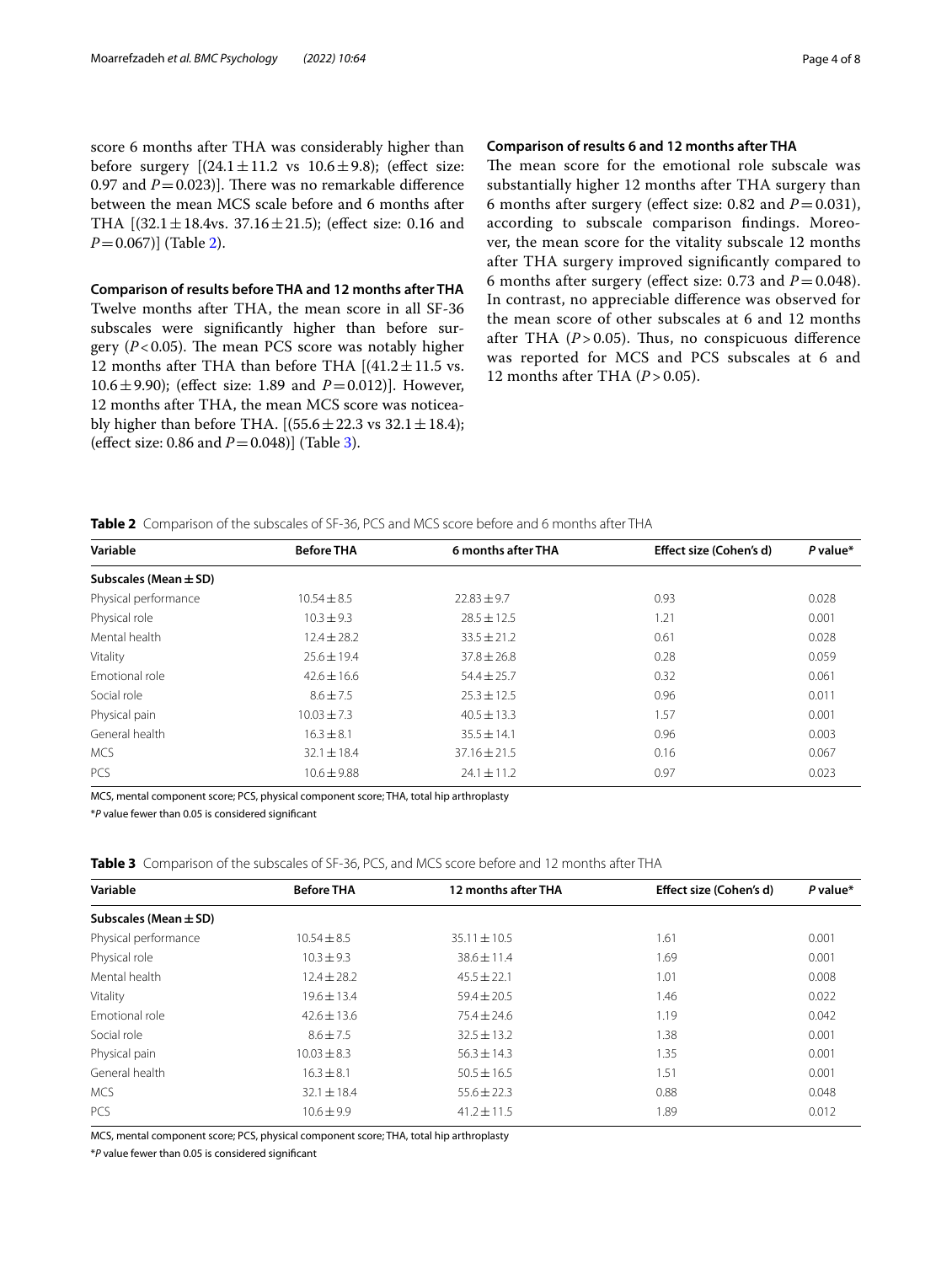## **Discussion**

This study aimed to compare HRQoL before and After THA in elderly people. The results of the present study showed that a half and a year after THA, HRQoL noticeably increased, especially measured against before THA.

SF-36 questionnaire was drawn on to assess HRQoL. SF-36 is a 36-item health questionnaire which was shown to be efective in more than 130 conditions and diseases [ $26$ ]. The questionnaire consists of eight subscales, each of which has measured diferent aspects of health [[15](#page-6-8)] and was summarized in two independent summary measures, including PCS and MCS, which assessed physical and mental health, respectively  $[27, 28]$  $[27, 28]$  $[27, 28]$  $[27, 28]$ . The eight subscales provided a comprehensive profle of health status, but two summary measures (PCS and MCS) had unique advantages, including greater accuracy, lower ceiling and foor efect (an important factor in statistical analysis), and simpler analysis [[27,](#page-7-3) [29](#page-7-5)].

PCS score went up notably in the frst 6 months after THA compared to before THA, but the MCS score did not difer. After 12 months, MCS score ameliorated considerably compared to before THA. The interpretation of these results indicated in the frst 6 months after THA, the promotion in the physical aspect of HRQoL (PCS) was responsible to improve HRQoL in the elderly and in the following (12 months after THA) promotion in the mental aspect (MCS) in addition to the physical aspect, was responsible for improving HRQoL after surgery. These changes in effect size were also evident. The efect size for MCS after 12 months (0.97) signifcantly increased compared to 6 months (0.19) after surgery and changed from poor to excellent. In fact, Cohen's d showed that 6 months after the THA, the recovery rate for MCS was poor, which was reported to be excellent after 12 months.

Because the hip joint dysfunction caused pain in THA candidate patients, controlling and tranquilizing pain in terms of the anatomical corrections following THA was the first obvious change in the patient  $[30]$  $[30]$  $[30]$ . Therefore, in the primary follow-up after THA, the highest improvement among SF-36 subscales was expected to belong to the physical pain. The results of our study also showed that the physical pain subscale had ameliorated approximately four times drew an analogy between before and after THA, which none of the subscales surprisingly has improved this much. As a result of THA which led to improve physical function in daily life, moreover, following anatomical correction and pain control and the ability to walk painlessly  $[30, 31]$  $[30, 31]$  $[30, 31]$  $[30, 31]$  $[30, 31]$ . Therefore, after the physical pain subscale, it was expected that the highest amelioration in SF-36 subscales would be related to the physical and social role subscales. Our study shows this procedure to the largest augment among subscales after

physical pain was in accord with physical and social role subscales. According to these explanations, a signifcant increase in PCS score in the frst 6 months of followup could be related to the early positive efects of THA on pain control followed by painless walking. In other words, in the frst 6 months after THA, the patient felt the positive efects of the surgery more on her/his physical aspect (than the psychological aspect). The effect size was reported to be good for PCS 6 months and 12 months after surgery (0.86 VS 1.89). In other words, surgery completely improved this scale after 6 months, which increased over time and approached the level of function in normal people for the elderly. During the next 6 months of follow-up after THA, improvement in both the psychological state and the daily life of patient was evident. Thus, in the 12 months after THA, the MCS score (which in the frst 6 months of follow-up was not signifcantly diferent from before surgery) augmented noticeably measured against before THA.

Regarding the remarkable growth in the number of THA surgeries worldwide, many research have climbed an upward trend concerning this feld. In 2020, Miettinen et al., conducted a retrospective single-center study HRQoL drawing an analogy between before and after THA and total knee arthroplasty (TKA) in Finland. The results of their study showed that HRQoL signifcantly improved after THA compared to before surgery. They have considered painless movement as a possible cause of a signifcant increase in postoperative HRQoL [[31\]](#page-7-7). Although, the results of our study (the improvement of HRQoL after THA) were in accord with the results of their study, there were differences in how to form the study. Firstly, Miettinen et al., used the 15D questionnaire to assess HRQoL, while we have used the SF-36. Secondly, made a distinction between with post-THA HRQoL and with pre-THA; furthermore, they compared post-THA HRQoL with normal 15D values in the general population and showed that in individuals over 75 years of age, though this post-THA value was equal to the normal 15D score. No such comparison was made in our study. Finally, two domains of HRQoL, including PCS and MCS, were examined and compared separately in our study, whereas this comparison was not drawn in the study of Miettinen et al. In 2019, Luo et al., conducted a study to evaluate HRQoL after THA in the patients with childhood hip infections. In the following, the mean age of patients was 52.3 years and the mean duration of follow-up was 6.1 years. Luo et al., was similar to our study, in order to recording the HRQoL score, two summary measures including PCS and MCS were also assessed and recorded. But unlike our study, these two outcomes (PCS and MCS) were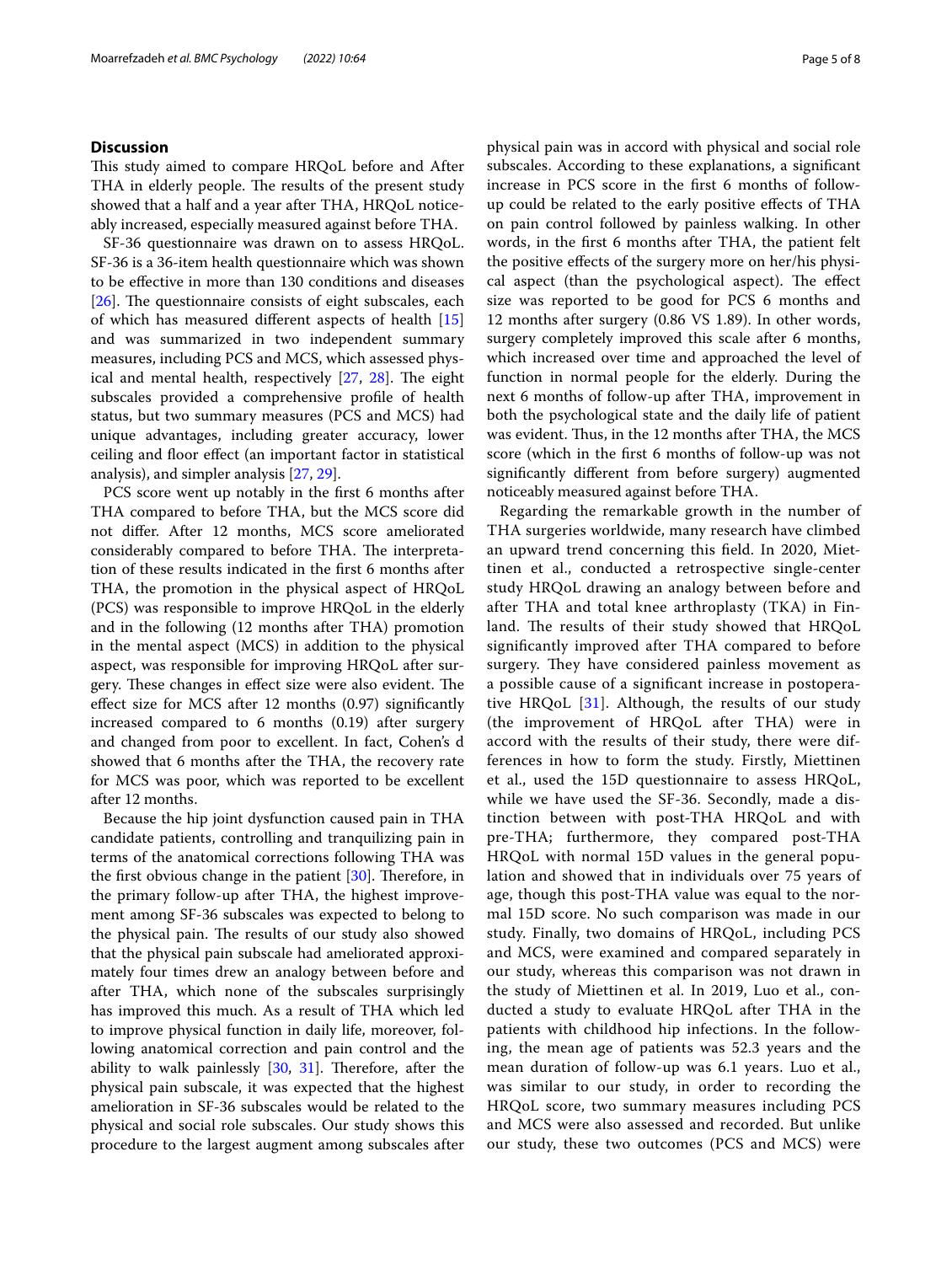recorded only once (fnal follow-up, mean of 6.1 years after surgery, range 2.1–9.6 years). In accord with this study, the results of respected study have expressed an appreciable rise in PCS and MCS after THA in HRQoL, [[32](#page-7-8)]. Because Luo et al., did not perform two follow-ups like this study (6 and 12 months after THA), the results of that study, especially for PCS and MCS, were not comparable to the results of our study. Regarding only one follow-up, it was impossible to diferentiate which aspect of HRQoL (either PCS or MCS) was consistent with the change in HRQoL in the short and long term. In 2011, Mariconda et al., has followed up HRQoL after THA. Consequently, they concluded that the patients with hip joint disorders requiring THA, who did THA (case group), had a lower SF-36 physical indexes (physical aspect of HRQoL) and hip functionality (according to Harris Hip and WOMAC scores) after surgery than normative values but had better SF-36 physical indexes and hip functionality than similar individuals who did not do THA (control group)  $[33]$  $[33]$ . They reported a very high level of postoperative satisfaction of the patients and stated that this high level of satisfaction did not contradict the low values of physical indexes of quality of life in these patients, because post-THA satisfaction did not depend only on physical indexes (such as a hip function). Improvements in pain index and psychological status have played a prominent role in post-THA satisfaction [\[34\]](#page-7-10).

A 2019 study by Bahardost et al., showed that HRQoL in the case group was signifcantly lower than the control group after 27 months of follow-up [\[10](#page-6-15)]. In the study of Bahardost et al., Perhaps, if HRQoL of postoperative patients were compared with HRQoL before surgery, the results could have been similar to our study. The type of nation was one of the factors that infuenced the fndings of such investigations. Because the welfare, fnancial, and HRQoL in developed nations were substantially greater, HRQoL studies in developed countries were considerably more positive than research in developing countries  $[35]$  $[35]$ . This study was conducted in a developing country. On the other hand, this variable could have afected its results. In respect of this study represented a comparative basis for similar studies designed in developed countries. In 2016, Sanei et al., made a distinction between before and after THA in Iran. On the contrary to this study, Sanei et al. have included the middle-aged population (mean age 43.89 years) and performed only one follow-up (6 months after THA). They did not study PCS and MCS. In the study of Sanei et al., as in our study, HRQoL after 6 months has signifcantly increased and the highest improvement (nearly 11.7 times more) was seen in the pain subscale (bodily pain) [[21](#page-6-13)]. In 2015, Shahcheraghi et al., conducted a retrospective study to compare HRQoL results following THA using two types of prostheses. Thus, Shahcheraghi study was similar to the study of Sanei et al., only one follow-up (mean of follow-up: 65 months, range 26–136 months) was performed in the middle-aged population (mean age 48.83 years), however, PCS and MCS were not studied [\[36\]](#page-7-12).

The prospective nature of the study, conducting the study in the elderly population, and the interpretation of the mental (MCS) and physical (PCS) aspects of HRQoL are the main strengths of the present study. One of the considerable points in this study was the lion's share of the patients which included women (73.9%). Because the factors afecting the quality of life of men and women were diferent [\[37](#page-7-13)]. Consequently, it was impossible to generalize these results by gender because our study was not designed to separate gender. Therefore, it was recommended that this field of study should have designed by gender in the future. Among the limitations of the present study were the small sample size. Because the burden of hospitalization afected the outcomes of the study  $[38]$  $[38]$ , one of the limitations of this study could be the inclusion of patients from high-volume arthroplasty treatment centers. Although the surgical method was similar in high or low-volume arthroplasty treatment centers, the quality of the surgery was afected by the number of surgeries performed per day. Therefore, the results of this study hardly could have generalized to low-volume arthroplasty centers. It was suggested that the future studies in this feld would have been conducted in a multi-center manner to generalize the results to all medical centers.

#### **Conclusion**

From the follow-up of 12 months after THA surgery in the elderly who need this operation, it can be concluded that this surgery signifcantly improves HRQoL. Improvement in HRQoL in the frst 6 months after THA is related to promotion in the physical aspect (PCS score), and in the second 6 months after THA is related to promotion in the psychological aspect (MCS score).

#### **Abbreviations**

BMI: Body mass index; HRQoL: Health-related quality of life; MCS: Mental component score; PCS: Physical component score; SF-36: Short Form 36 health survey; THA: Total hip arthroplasty.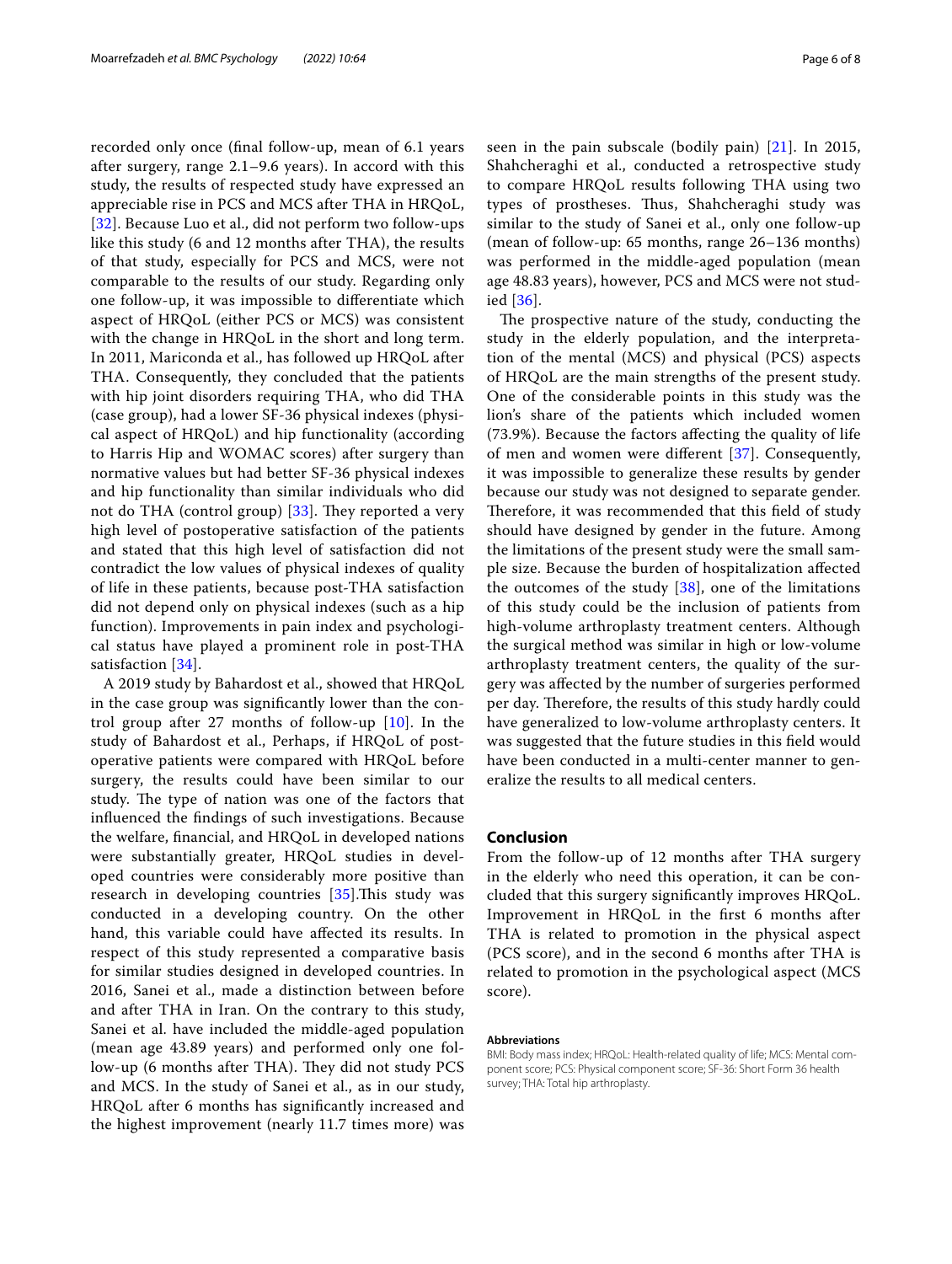## **Supplementary Information**

The online version contains supplementary material available at [https://doi.](https://doi.org/10.1186/s40359-022-00762-3) [org/10.1186/s40359-022-00762-3](https://doi.org/10.1186/s40359-022-00762-3).

<span id="page-6-16"></span>**Additional fle 1**. SF-36 questionnaire.

#### **Acknowledgements**

The authors sincerely appreciate of all cases and controls who contributed to this research and completed the questionnaires.

#### **Authors' contributions**

Conception and design: AM, MB, KP, AS and MM. Analysis and interpretation of data: MB, KP—Data collection: MB, JSH, AM and MZ Z—AS, KP, MB, SA and HTS edited and read the manuscript. All authors read and approved the fnal manuscript.

#### **Funding**

We have no funding resource for this study.

#### **Availability of data and materials**

Given that the data of this study is a small part of the data of a large study and according to the forecast of a series of articles will be extracted serially from this data. Data will not be available until the end of the project, although data-sets used and analyzed during the current study are available from the corresponding author upon reasonable request.

#### **Declarations**

#### **Ethics approval and consent to participate**

This study was approved in ethic committee of Iran University of Medical Sciences, Tehran, Iran (ethical code: IR.IUMS.REC. 1400.488). The research team of this study adhered to the ethical principles of the Helsinki Convention regarding clinical studies in all stages of the present study. After informing the patients about the stages and results of the study, informed consent was obtained verbally from the patients. Due to the fact that no interventions are performed on patients, the condition for the confdentiality of patient information is not a moral restriction by the Ethics Committee. The verbal informed consent was approved by an ethics committee by Research of Iran University of Medical Sciences.

#### **Consent for publication**

Not applicable.

## **Competing interests**

The authors declare that they have no competing interests.

#### **Author details**

<sup>1</sup> Department of Psychology, Master's Degree Student of Psychology, Ahar Branch, Islamic Azad University, Ahar, Iran. <sup>2</sup> Colorectal Research Center, Iran University of Medical Sciences, Tehran, Iran. <sup>3</sup>Nursing Care Research Center, Iran University of Medical Sciences, Tehran, Iran. <sup>4</sup> Bone and Joint Reconstruction Research Center, Shafa Orthopedic Hospital, Iran University of Medical Sciences, Tehran, District 12, Mojahedin Islam St, Tehran, Iran. <sup>5</sup> Department of Epidemiology, School of Public Health, Shahid Beheshti University of Medical Sciences, Tehran, Iran. <sup>6</sup>Faculty of Medicine, Iran University of Medical Sciences, Tehran, Iran. <sup>7</sup> Infectious and Tropical Diseases Research Center, Hormozgan Health Institute, Hormozgan University of Medical Sciences, Bandar Abbas, Iran. <sup>8</sup> Minimally Invasive Surgery Research Center, Iran University of Medical Sciences, Tehran, Iran.

## Received: 27 August 2021 Accepted: 23 February 2022 Published online: 14 March 2022

#### **References**

<span id="page-6-0"></span>Smith-Petersen M. Evolution of mould arthroplasty of the hip joint. J Bone Joint Surg Br Vol. 1948;30(1):59–75.

- <span id="page-6-1"></span>2. Wiles P. The surgery of the osteo-arthritic hip. Br J Surg. 1958;45(193):488–97.
- <span id="page-6-2"></span>3. Kremers HM, Larson DR, Crowson CS, Kremers WK, Washington RE, Steiner CA, et al. Prevalence of total hip and knee replacement in the United States. J Bone Joint Surg Am. 2015;97(17):1386.
- <span id="page-6-3"></span>4. Borrero S, Kent Kwoh C, Sartorius J, Ibrahim SA. Brief report: Gender and total knee/hip arthroplasty utilization rate in the VA system. J Gen Intern Med. 2006;21(S3):S54–7.
- 5. Jones CA, Voaklander DC, Johnston D, Suarez-Almazor ME. Health related quality of life outcomes after total hip and knee arthroplasties in a community based population. J Rheumatol. 2000;27(7):1745–52.
- <span id="page-6-4"></span>6. Mäkelä KT, Peltola M, Häkkinen U, Remes V. Geographical variation in incidence of primary total hip arthroplasty: a populationbased analysis of 34,642 replacements. Arch Orthop Trauma Surg. 2010;130(5):633–9.
- <span id="page-6-5"></span>7. Ethgen O, Bruyère O, Richy F, Dardennes C, Reginster JY. Health-related quality of life in total hip and total knee arthroplasty A qualitative and systematic review of the literature. J Bone Joint Surg Am. 2004;86(5):963–74.
- 8. Mangione CM, Goldman L, Orav EJ, Marcantonio ER, Pedan A, Ludwig LE, et al. Health-related quality of life after elective surgery. J Gen Intern Med. 1997;12(11):686–97.
- 9. March L, Cross M, Tribe K, Lapsley H, Courtenay B, Brooks P. Cost of joint replacement surgery for osteoarthritis: the patients' perspective. J Rheumatol. 2002;29(5):1006–14.
- <span id="page-6-15"></span>10. Bahardoust M, Hajializade M, Amiri R, Mousazadeh F, Pisoudeh K. Evaluation of health-related quality of life after total hip arthroplasty: a case-control study in the Iranian population. BMC Musculoskelet Disord. 2019;20(1):1–7.
- 11. Nilsdotter A, Petersson I, Roos EM, Lohmander L. Predictors of patient relevant outcome after total hip replacement for osteoarthritis: a prospective study. Ann Rheum Dis. 2003;62(10):923–30.
- 12. Ethgen O, Bruyere O, Richy F, Dardennes C, Reginster J-Y. Health-related quality of life in total hip and total knee arthroplasty: a qualitative and systematic review of the literature. JBJS. 2004;86(5):963–74.
- <span id="page-6-6"></span>13. Cushnaghan J, Coggon D, Reading I, Croft P, Byng P, Cox K, et al. Longterm outcome following total hip arthroplasty: a controlled longitudinal study. Arthritis Care Res. 2007;57(8):1375–80.
- <span id="page-6-7"></span>14. Pequeno NPF, Cabral NLdA, Marchioni DM, Lima SCVC, Lyra CdO. Quality of life assessment instruments for adults: a systematic review of population-based studies. Health Quality Life Outcomes. 2020;18(1):208.
- <span id="page-6-8"></span>15. Ng C, Ballantyne J, Brenkel I, editors. Quality-of-life outcomes following total hip arthroplasty using short form 36 health survey: a 5-year followup. Orthopaedic Proceedings; 2008: The British Editorial Society of Bone & Joint Surgery.
- <span id="page-6-9"></span>16. Healy WL, Iorio R, Clair AJ, Pellegrini VD, Della Valle CJ, Berend KR. Complications of total hip arthroplasty: standardized list, defnitions, and stratifcation developed by the hip society. Clin Orthop Related Res®. 2016;474(2):357–64.
- <span id="page-6-10"></span>17. Benedetti MG, Catani F, Benedetti E, Berti L, Di Gioia A, Giannini S. To what extent does leg length discrepancy impair motor activity in patients after total hip arthroplasty? Int Orthop. 2010;34(8):1115–21.
- <span id="page-6-11"></span>18. Goran Savadkohi D, Siavashi B, Seif M, Ramim T. Harris hip score assessment after total hip arthroplasty with short-stem versus standard-stem: randomized clinical trial. Tehran Univ Med J. 2015;72(10):689–97.
- 19. Shekardasht GH, Janmohammadi N, Azar MS, Nasab MHK, Ganji SME, Zamani M. Outcome of total hip arthroplasty in Northern Iran: a prospective study. J Clin Diagn Res. 2018;12(7):1–4.
- <span id="page-6-12"></span>20. Motiffard M, Andalib A, Hamidi SJ, Badiei S. Outcomes of unilateral total hip arthroplasty in patients aged under 35 years in iranian population: a preliminary study. Adv Biomed Res. 2018;7:63.
- <span id="page-6-13"></span>21. Sanei F, Jamebozorgi AA, Irani A, Akbarzade Baghban A, Qoreishi M. Comparing the quality of life before and after total hip arthroplasty operation in patients with developmental dysplasia of the hip. Phys Treat Specifc Phys Therapy J. 2016;5(4):219–24.
- <span id="page-6-14"></span>22. Shahcheraghi GH, Hashemi SA. Cementless hip arthroplasty in southern Iran, midterm outcome and comparison of two designs. Iran J Med Sci. 2015;40(5):418.
- <span id="page-6-17"></span>23. Wang R, Wu C, Zhao Y, Yan X, Ma X, Wu M, et al. Health related quality of life measured by SF-36: a population-based study in Shanghai. China BMC Public Health. 2008;8(1):1–8.